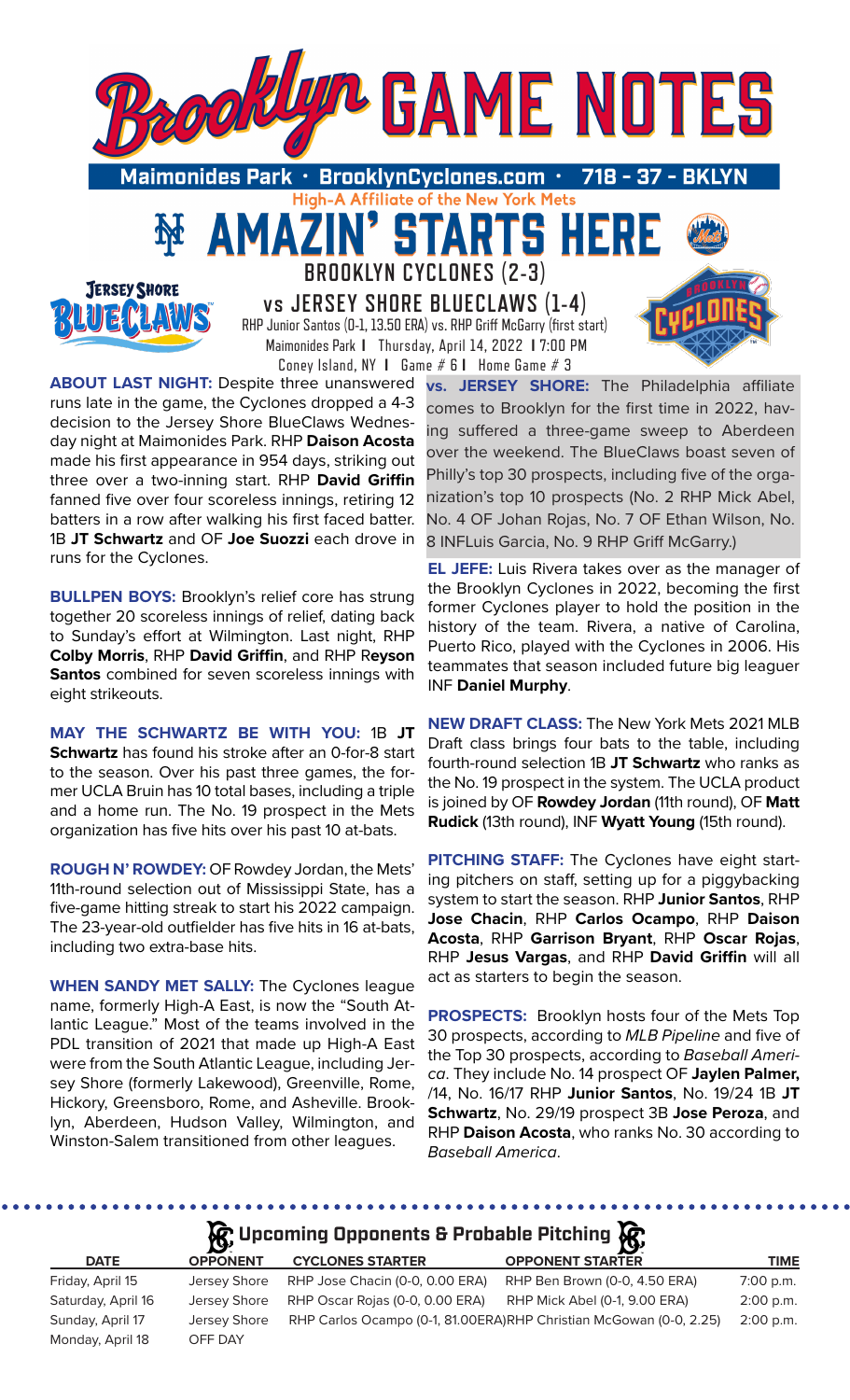

**LAST TIMEOUT:** Santos struggled in his first start of 2022, lasting just two innings in Saturday's game one of a double- DATE header and 5-1 loss to the Wilmington Blue Rocks. Santos'  $49$ clunky start may have been affected by Friday night's postponement. Ready, warming up, and tossing in the outfield minutes before schedule first pitch on Friday, Santos had to shut it down and repeat the process on Saturday after the Cyclones-Blue Rocks game was postponed due to soft infield dirt and "wet grounds."

**OPENING DAY STARTER: Junior Santos made Brooklyn's** Opening Day start in Wilmington, Delaware on Saturday evening. It was Santos' fourth Opening Day and first Opening Day start since 2018 when he pitched for the DSL Mets against the DSL Angels. In that outing, he struck out six over three innings of one-run ball.

**HIGH-RANKING MEMBER:** Santos ranks as the top pitching prospect on the staff, ranking No. 16 according to *MLB Pipeline* and No. 17 according to *Baseball America*.

**BREAKOUT:** The 20 year old pitched with Low-A St. Lucie in 2021, tossing 96 innings which doubles the workload he turned in in 2019 (40.2 IP) and 2018 (45). This season marks the second full season assignment for the righty.

**VALUED MEMBER:** Santos signed with the Mets in 2018 for \$275,000 out of Santiago in the Dominican Republic.

| K%                                             |   | BB%                                                                 |     | HR/9                                                       |
|------------------------------------------------|---|---------------------------------------------------------------------|-----|------------------------------------------------------------|
| 0%                                             |   | 36.4%                                                               |     | 0.00                                                       |
| <b>BABIP</b>                                   |   | GB%                                                                 |     | <b>FIP</b>                                                 |
| 2.86                                           |   | 57.1%                                                               |     | 10.14                                                      |
|                                                |   | <b>SANTOS' SEASON AND CAREER HIGHS</b>                              |     |                                                            |
| 2022 Season                                    |   |                                                                     |     | Career                                                     |
| 2 (4/9 at Wilmington)                          |   | <b>Strikeouts</b><br><b>Double Digit K Games</b><br>High Hits, Game |     | 7 (8/25/21 vs. Daytona)<br>None<br>9 (9/15/21 vs. Jupiter) |
| 3 (4/9 at Wilmington)                          |   | High HR, Game<br>High Runs, Game                                    |     | 2 (4x, 8/25/21 vs. Daytona)<br>7 (6/24/21)                 |
| 4 (4/9 at Wilmington)<br>2 (4/9 at Wilmington) |   | <b>High Walks, Game</b><br><b>Innings Pitched, Game</b>             |     | 6 (8/18/19)<br>7 (2x, 9/8/21)                              |
| None<br>None                                   |   | <b>Complete Games</b><br><b>Shutouts</b>                            |     | None<br>None                                               |
|                                                |   | <b>CATCHER ERA</b>                                                  |     |                                                            |
| NAME                                           | G | ER                                                                  | INN | ERA                                                        |
| Gaddis                                         | 2 | 5                                                                   | 16  | 2.81                                                       |

**High-A Brooklyn Cyclone CPP DEC IP H R ER** 

**DATE OPP DEC IP H R ER BB K HR AVG** 4/9 @ WIL L 2.0 2 3 3 4 0 0 .286

| <b>CYCLONES STARTING PITCHER BREAKDOWN</b> |  |  |                                                       |     |         |  |  |
|--------------------------------------------|--|--|-------------------------------------------------------|-----|---------|--|--|
| <b>STARTER</b>                             |  |  | <b>GS Quality StartsRun SupportRS/Start BC Record</b> |     |         |  |  |
| Acosta                                     |  |  |                                                       | 3.0 | $O-1$   |  |  |
| Bryant                                     |  |  | 5                                                     | 2 O | $1 - 0$ |  |  |
| Chacin                                     |  |  |                                                       | 20  | $1 - 0$ |  |  |
| Ocampo                                     |  |  |                                                       | 1 O | $0 - 1$ |  |  |
| Santos                                     |  |  |                                                       | 1 ∩ | $0 - 1$ |  |  |

Mena 1 4 8 4.50 O'Neill 2 7 15 4.20

| <b>BROOKLYN CYCLONES PITCHING BREAKDOWN</b> |                      |            |         |    |    |    |    |    |              |             |            |         |      |      |     |    |    |    |    |           |            |
|---------------------------------------------|----------------------|------------|---------|----|----|----|----|----|--------------|-------------|------------|---------|------|------|-----|----|----|----|----|-----------|------------|
|                                             | W-L                  | <b>ERA</b> | ΙP      | н  | R  | ER | BB |    | <b>HR</b>    | <b>AVGI</b> |            | W-L     | ERA  | ΙP   | н   | R  | ER | BB | к  | <b>HR</b> | <b>AVG</b> |
| <b>STARTERS</b>                             | 0-3                  | 9.00       | 12.0    | 15 | 12 | 12 | 8  |    |              |             | .300 HOME  | 1-1     | 3.00 | 18.0 | -12 | 6  | 6  | 6  | 26 | 0         | .185       |
| <b>RELIEVERS</b>                            | 2-0                  | 1.33       | 27.0    | 15 |    | 4  | 10 | 37 |              |             | 161 ROAD   | 1-2     | 4.29 | 21.0 | 18  | 10 | 10 | 12 | 28 | $\Omega$  | .231       |
| <b>TOTAL</b>                                | 2-3                  | 3.69       | 39.0 30 |    | 16 | 16 | 18 | 54 | $\mathbf{o}$ |             | .210 TOTAL | $2 - 3$ | 3.69 | 39.0 | -30 | 16 | 16 | 18 | 54 | $\Omega$  | .210       |
|                                             |                      |            |         |    |    |    |    |    |              |             |            |         |      |      |     |    |    |    |    |           |            |
|                                             |                      |            |         |    |    |    |    |    |              |             |            |         |      |      |     |    |    |    |    |           |            |
|                                             | <b>BULLPEN NOTES</b> |            |         |    |    |    |    |    |              |             |            |         |      |      |     |    |    |    |    |           |            |

-Brooklyn's bullpen has struck out 37 over 27 innings to start the season, allowing just four runs.

- Relievers RHP Josh Hejka, RHP Colby Morris, RHP Hunter Parsons, RHP Evy Ruibal, and RHP Reyson Santos are all returners to the Cyclones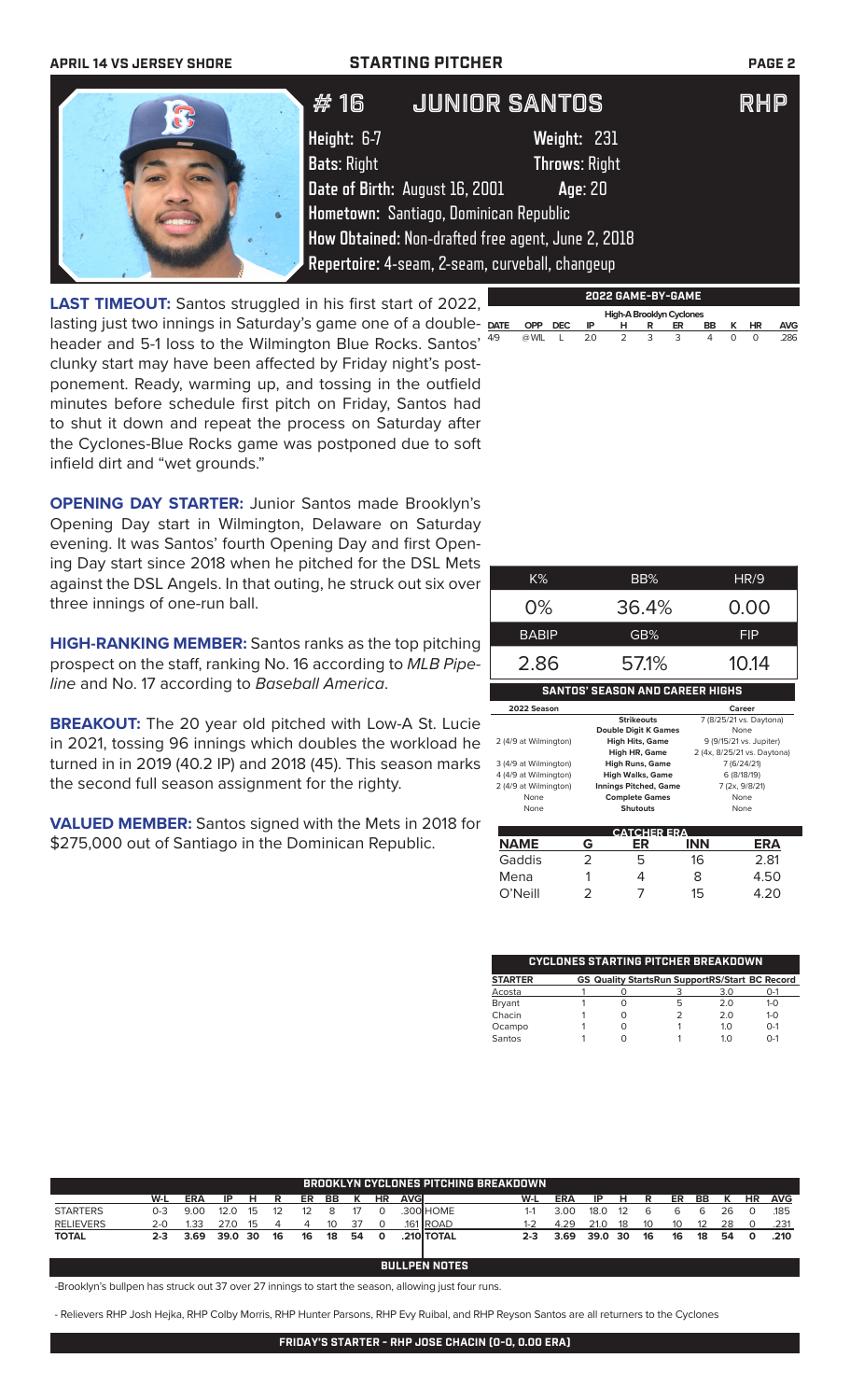### **APRIL 14 VS JERSEY SHORE BATTING PAGES PAGE 3 # 7 JOSE MENA - C .333, 0 HR, 0 RBI, .000 wOBA, wRC+ 0 Last Game:** DNP **Home: Last HR: Season High, Hits:** 1 (4/10 at WIL) **RISP:** 0-1 **Road:** 1-3 **Multi-Hit Games: Season High, Runs: Streak: vs. JS: Multi-RBI Games: Season High, RBI: Season High, SB:**  • Enters his seventh season with the Mets organization… Played in 31 games across High-A Brooklyn and AA Binghamton in 2021 • Won the NYPL Title with Brooklyn in 2019 • Born in Cotui, Dominican Republic…One of the oldest cities in Americas, founded in 1505…Average temperature in 90 degrees. • Signed as an International free agent on June 22, 2016… **Last Game:** DNP **Home: Last HR: Season High, Hits: RISP: Road: Multi-Hit Games: Season High, Runs: Streak: vs. JS: Multi-RBI Games: Season High, RBI: Season High, SB:**  • Enters his fourth year with the Mets organization in 2022… Split the 2021 season between Low-A St. Lucie and High-A Brooklyn…drove in 19 runs in 44 games between the two levels • Selected by the Mets in the 18th round in the 2019 MLB Draft…Played 40 games with ROA Kingsport in 2019 • Starred at North Florida…2019 ASUN Baseball Scholar Athlete of the Year…Set the UNF career stolen base record…11th outfielder drafted in school history. **# 20 TANNER MURPHY - OF .000, 0 HR, 0 RBI, .000 wOBA, wRC+ 0 # 1 NIC GADDIS - C/3B .000, 0 HR, 0 RBI, .070 wOBA, wRC+ -73 Last Game:** 0-4 **Home:** 0-4 **Last HR: Season High, Hits: RISP:** 0-4 **Road:** 0-6 **Multi-Hit Games: Season High, Runs:** 1 (4/9 at WIL G2) **Streak: vs. JS:** 0-4 **Multi-RBI Games: Season High, RBI: Season High, SB:**  • Enters his fourth year in the Mets organization...Made stops in Low-A St. Lucie, High-A Brooklyn, and Double-A Binghamton in 2021…totaled 48 games. • Returns to Coney Island where he was a member of the 2019 Cyclones for 15 games before being transferred to the GCL Mets. • Hit a combined .192 across 40 games in 2019 with Brooklyn and the GCL Mets • Drafted by the Mets in the 16th round of the 2019 MLB Draft out of Jacksonville State...Hails from Trenton, GA. **Last Game: 1-5, R**<br>**RISP: 1-2 Rise Risp: 1-2 Road: 3-8 Multi-Hit Games: 1 (4/9 at WIL - G2) Season High, Runs: 1 (2x, 4/13 vs. JS<br><b>Streak: 5** G (5-16) **Streak: 5 G (5-16) Season Streak: 5 G (5-16) Season Streak: RISP:** 1-2 **Road:** 3-8 **Multi-Hit Games: Season High, Runs:** 1 (2x, 4/13 vs. JS) **Streak:** 5 G (5-16) **vs. JS:** 2-8 **Multi-RBI Games:** 1 (4/9 at WIL - G2) **Season High, RBI:** 2 (4/9 at WIL - G2) **Season High, SB:**  • Enters second year with the Mets organization…Selected in the 11th Round in the 2021 MLB Draft out of Mississippi State • Appeared in 30 games with Low-A St. Lucie in 2021…Drove in 13 runs with five extra-base hits… • Won the 2021 College World Series with Mississippi State….Named to the College World Series All-Tournament Team…Second-Team All-SEC selection…One of five Bulldogs selected in the 2021 MLB Draft…Born William Kevin Jordan. **# 26 ROWDEY JORDAN - OF .313, 0 HR, 2 RBI, .410 wOBA, wRC+ 133 Last Game: DNP Home: 2-4 Last HR: Last HR: Season High, Hits: 2 (4/12 vs. 1898)**<br> **RISP:** 2-4 **RISP: 2-4 Road:** 1-5 **Multi-Hit Games:** 1 (4/12 vs. Jersey Shore) **Season High, Runs: RISP:** 2-4 **Road:** 1-5 **RISP:** 2-4 **Road:** 1-5 **Multi-Hit Games:** 1 (4/12 vs. Jersey Shore) **Streak:** 2 G (3-7) **vs. JS:** 2-4 **Multi-RBI Games: Season High, RBI:** 1 (4/12 vs. JS)<br>**Season High, RBI:** 1 (4/12 vs. JS) **Season High, SB:** 1 (4/12 vs. JS) • Enters his second season as a member of the Mets organization… Played 2021 season with Low-A St. Lucie…batted .250 with seven home runs in 74 games • Played collegiately at California…dual sport athlete competing in football and baseball…Played in 10 games with two starts at QB for Cal in 2018…threw for two touchdowns, while running for four more Signed as a non-drafted free agent on June 18, 2020 with the New York Mets • Drafted by the Miami Marlins in the 26th round (771st overall) in the 2019 MLB Draft but did not sign **# 12 BRANDON McILWAIN - OF .333, 0 HR, 1 RBI, .400 wOBA, wRC+ 127 Last Game:** DNP **Home:** 0-4 **Last HR: Season High, Hits: RISP:** 0-3 **Road:** 0-1 **Road:** 0-1 **Multi-Hit Games: RISP:** 0-3 **Road:** 0-1 **Road:** 0-1 **Multi-Hit Games: Streak: Streak: Streak: With, RISP:** 0-4 **Multi-RBI Games: Streak: Multi-RBI Games: With Streak: vs. JS:** 0-4 **Multi-RBI Games: Season High, RBI: Season High, SB:**  • Enters his fourth year in the Mets organization...Enters his first year in High-A after spending 2021 with the Low-A St. Lucie Mets • Hit .187 with Low-A St. Lucie in 52 games with a .401 on-base percentage...has had a .405 career on-base percentage in 85 professional games • Drafted by the Mets in the 20th round of the MLB Draft out of the University of Pennsylvania. • Named Unanimous First-Team All-Ivy in 2019 **# 15 MATT O'NEILL - C .000, 0 HR, 0 RBI, .128 wOBA, wRC+ -39 # 9 JAYLEN PALMER - INF/OF .267, 0 HR, 0 RBI, .384 wOBA, wRC+ 117 Last Game:** 2-2, BB **Home:** 3-5 **Last HR: <b>Last HR:** Season High, Hits: 2 (4/13 vs. JS)<br> **RISP:** 0-2 **Season High, Runs: Road:** 1-10 **Multi-Hit Games:** 1 (4/13 vs. Jersey Shore) **Season High, Runs: RISP:**  $0.2$  **Road:** 1-10 **Road:** 1-10 **Multi-Hit Games:** 1 (4/13 vs. Jersey Shore) **Streak:** 3 G (4-9) **vs. JS:** 3-5 **Multi-RBI Games: Multi-RBI** Games: **Stream: 11911, 11121 2 (1115 1818)**<br>**Season High, Runs: <br>Season High, RBI:** 1 (4/10 at WIL) **Season High, SB:** 1 (4/12 vs. JS) • Enters his fifth year in the Mets organization...No. 14 prospect in the Mets system, according to *MLB Pipeline*...Experienced first full season in 2021, playing 66 games with Low-A St. Lucie before an August promotion to High-A to play 39 games with Brooklyn • Spent 2018 and 2019 with short season teams in the GCL and Kingsport • Drafted in the 22nd round of the 2018 MLB Draft out of Holy Cross (NY) High School in Flushing as one of four ever in school history to be drafted directly from high school...\$200K signing bonus **# 4 JOSE PEROZA - INF .167, 0 HR, 1 RBI, .160 wOBA, wRC+ -19 Last Game:** 1-4, R **Home:** 1-8 **Last HR: Season High, Hits:** 1 (2x, 4/9 at WIL G1) **RISP:** 1-5 **Road:** 2-10 **Multi-Hit Games: Season High, Runs:** 1 (4/13 vs. JS) **Streak:** 1 G (1-4) **vs. JS:** 1-8 **Multi-RBI Games: Streak: 1 G (1-4) vs. JS:** 1-8 **Multi-RBI Games: Season High, RBI:** 1 (4/9 at WIL G1) **Season High, SB:**  • Enters his seventh year in the Mets organization...Advanced to Low-A St. Lucie in 2021 slashing .274/.404/.442…Spent the final 38 games of the season with the Cyclones, where he hit five home runs • Ranked as the No. 19 prospect in the Mets farm system, according to *Baseball America* and the No. 29 prospect according to *MLB Pipeline* Part of Brooklyn's 2019 New York-Penn League Championship Team. • Signed as non-drafted international free agent signing on July 2, 2016 from Venezuela. **# 2 WILMER REYES - UTL .263, 0 HR, 0 RBI, .252 wOBA, wRC+ 37 Last Game:** 1-5, CS **Home:** 3-9 **Last HR: Season High, Hits:** 2 (4/12 vs. JS)<br> **RISP:** 1-5 **Righ, Runs: 1 (4/12 vs. Jersey Shore) Season High, Runs: 1 (4/9 at WIL G1) RISP: 1-5 <b>Road:** 2-10 **Multi-Hit Games:** 1 (4/12 vs. Jersey Shore) **Read:** 2-10 **Multi-Hit Games:** 1 (4/12 vs. Jersey Shore) **Streak:** 2 G (3-9) **Season High, RBI: Season High, SB:** 1 (4/9 at WIL G1) • Enters his seventh year in the Mets organization...Won a New York-Penn League title with Brooklyn in 2019 • Reinstated to Brooklyn from rehab assignment with FCL Mets late in 2021 when SS Ronny Mauricio and OF Antoine Duplantis were promoted to Double-A Binghamton. • Hit .323 with a .350 on-base percentage in 2019 as the top hitter on the 2019 NYPL Champion Brooklyn Cyclones

23 year old hails from Mao, Dominican Republic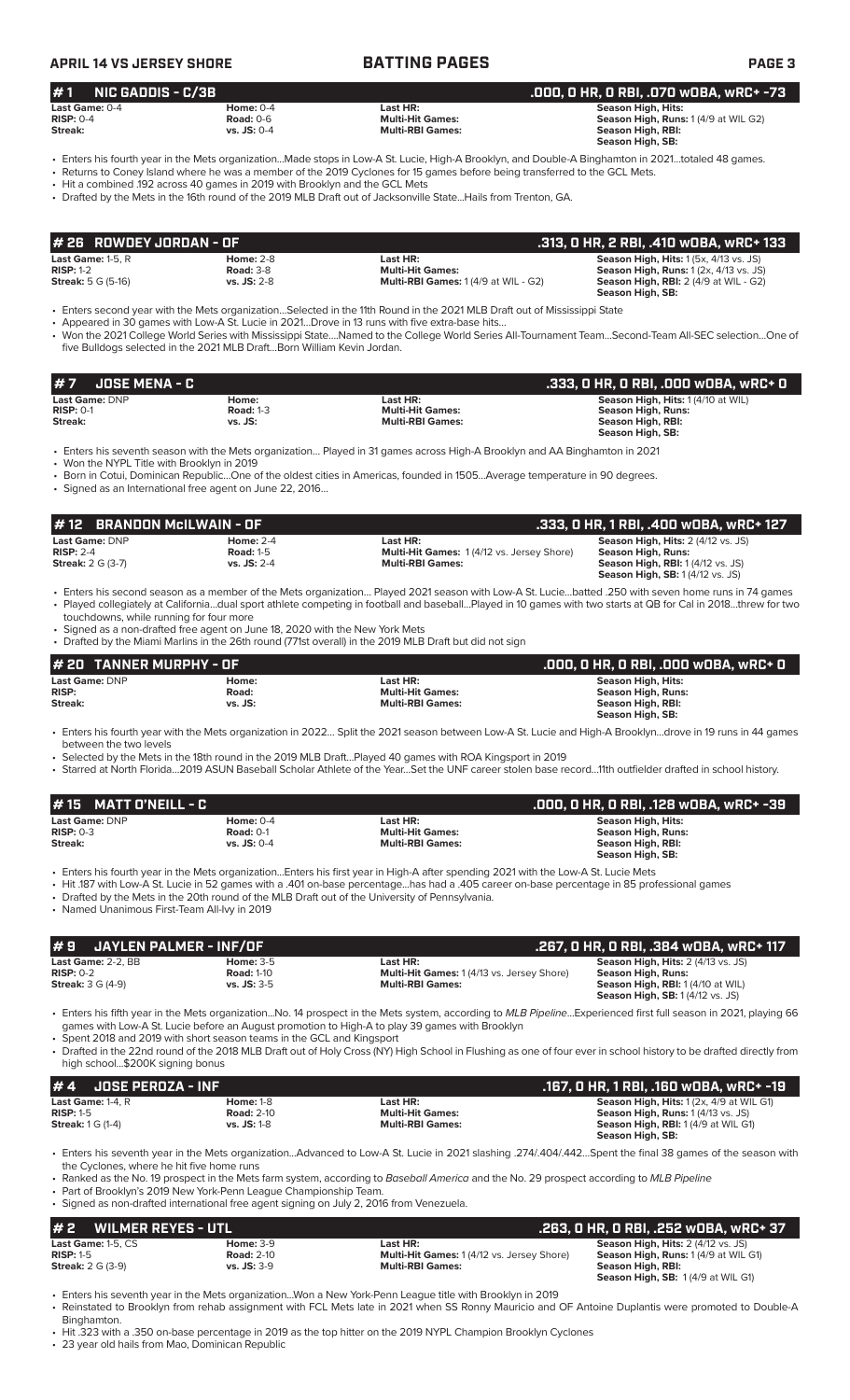| <b>APRIL 14 VS JERSEY SHORE</b>                                                                                                        |                                                     | <b>BATTING PAGES</b>                                                                                                                                                                                                                                                                                                   | PAGE 4                                                                                                                                                                                                                                                                                                                               |
|----------------------------------------------------------------------------------------------------------------------------------------|-----------------------------------------------------|------------------------------------------------------------------------------------------------------------------------------------------------------------------------------------------------------------------------------------------------------------------------------------------------------------------------|--------------------------------------------------------------------------------------------------------------------------------------------------------------------------------------------------------------------------------------------------------------------------------------------------------------------------------------|
| <b>MATT RUDICK - OF</b><br># 23                                                                                                        |                                                     |                                                                                                                                                                                                                                                                                                                        | .100, 0 HR, 0 RBI, .252 w0BA, wRC+ 37                                                                                                                                                                                                                                                                                                |
| Last Game: 0-3. BB<br>$RISP: 0-4$<br>Streak:                                                                                           | <b>Home: 1-6</b><br>Road: $0-4$<br>vs. JS: 1-6      | Last HR:<br><b>Multi-Hit Games:</b><br><b>Multi-RBI Games:</b>                                                                                                                                                                                                                                                         | <b>Season High, Hits: 1 (4/12 vs. JS)</b><br>Season High, Runs: 1 (4/12 vs. JS)<br><b>Season High, RBI:</b><br>Season High, SB: 1 (4/9 at WIL G2)                                                                                                                                                                                    |
| • Named First-Team All-Mountain West selection in 2021 Hit .410 as a Redshirt-Junior<br>• Member of the 15u USA Baseball national team |                                                     | • Enters his second year with the Mets organizationplayed 21 games with the FCL Mets, hitting. 303 (23-76) with a .404 OBP.<br>• Drafted in the 13th Round in the 2021 MLB DraftStarred collegiately at San Diego State<br>• Scripps Rach alumni include SNL cast member Kyle Mooney and PGA golfer Xander Schauffele. |                                                                                                                                                                                                                                                                                                                                      |
| <b>WARREN SAUNDERS - INF</b><br>#10                                                                                                    |                                                     |                                                                                                                                                                                                                                                                                                                        | .000, 0 HR, 0 RBI, .000 w0BA, wRC+ 0                                                                                                                                                                                                                                                                                                 |
| Last Game: DNP<br>RISP:<br><b>Streak:</b>                                                                                              | Home:<br>Road:<br>vs. WIL:                          | Last HR:<br><b>Multi-Hit Games:</b><br><b>Multi-RBI Games:</b>                                                                                                                                                                                                                                                         | <b>Season High, Hits:</b><br><b>Season High, Runs:</b><br><b>Season High, RBI:</b><br><b>Season High, SB:</b>                                                                                                                                                                                                                        |
| • Signed as an international free agent in 2018 out of Grand Bahama, Bahamas<br>in his final game at Yankee Stadium.                   |                                                     | ranked second in total bases (105) behind Top-10 Mets prospect Alex Ramirezplays outfield and all four infield positions                                                                                                                                                                                               | • Enters his fifth year in the Mets organization and third seasonPlayed his first full season in 2021 with the Low-A St. Lucie Mets and led the team in hits (84) and<br>• Recent players from the Bahamas include Miami's Jazz Chisholm and Antoan Richardson, famous for scoring from second base on Derek Jeter's walk-off single |
| <b>JT SCHWARTZ - INF</b><br>#3                                                                                                         |                                                     |                                                                                                                                                                                                                                                                                                                        | .313, 1 HR, 2 RBI, .450 w0BA, wRC+ 158                                                                                                                                                                                                                                                                                               |
| Last Game: 1-3, RBI, BB<br>$RISP: 2-5$<br><b>Streak: 3 G (5-10)</b>                                                                    | <b>Home: 4-7</b><br><b>Road: 1-9</b><br>vs. JS: 4-7 | Last HR:<br>Multi-Hit Games: 1(4/12 vs. Jersey Shore)<br>Multi-RBI Games: 1 (4/12 vs. Jersey Shore)                                                                                                                                                                                                                    | Season High, Hits: 3 (4/12 vs. JS)<br>Season High, Runs: 2 (4/12 vs. JS)<br><b>Season High, RBI: 2 (4/12 vs. JS)</b><br>Season High, SB:                                                                                                                                                                                             |

• Enters his second year in the Mets organization…Saw first professional action in 2021 with Low-A St. Lucie…Appeared in 25 games with an OBP of .320 and two steals...*MLB Pipeline* ranks Schwartz as the number 19 overall prospect in the Mets organization.

• Drafted in the fourth round by the Mets in 2021 out UCLA…was named an All-American and won the Pac-12 batting title as a sophomore…His .396 average was the seventh highest in single-season UCLA history

• His UCLA teammate Kevin Kendall was also drafted by the Mets in 2021

| # 48  JOE SUOZZI - OF   |                  |                         | .000, 0 HR, 1 RBI, .335 w0BA, wRC+ 88      |
|-------------------------|------------------|-------------------------|--------------------------------------------|
| Last Game: 0-1, RBI, BB | <b>Home: 0-1</b> | Last HR:                | Season High, Hits:                         |
| <b>RISP:</b>            | <b>Road: 0-2</b> | <b>Multi-Hit Games:</b> | <b>Season High, Runs: 1(4/9 at WIL G2)</b> |
| Streak:                 | $vs.$ JS: 0-1    | <b>Multi-RBI Games:</b> | <b>Season High, RBI:</b> 1 (4/13 vs. JS)   |
|                         |                  |                         | Season High, SB:                           |

• Enters his second year in the Mets organization...Drove in 23 runs with 14 stolen bases in 53 games across Low-A St. Lucie and High-A Brooklyn last year • Signed by the Mets on June 15, 2020 out of Boston College

• Attended Chaminade High School in Mineola, NY...won the 2013 CHSAA Title

• His father, Tom Suozzi, is the former Nassau County Executive and current U.S. House of Representatives member of NY's 3rd district (Nassau, Suffolk, Queens) running for New York State Governor.

| #B<br><b>WYATT YOUNG - INF</b> |                  |                                                  | .214. O HR. O RBI. .333 wOBA. wRC+ 87     |
|--------------------------------|------------------|--------------------------------------------------|-------------------------------------------|
| Last Game: $0-2$ . R. BB       | <b>Home: 2-5</b> | Last HR:                                         | <b>Season High, Hits: 2 (4/12 vs. JS)</b> |
| $RISP: 1-5$                    | <b>Road: 1-9</b> | <b>Multi-Hit Games:</b> 1(4/12 vs. Jersey Shore) | <b>Season High, Runs: 1 (413 vs. JS)</b>  |
| Streak:                        | $vs.$ JS: 2-5    | <b>Multi-RBI Games:</b>                          | <b>Season High, RBI:</b> 1 (4/12 vs. JS)  |
|                                |                  |                                                  | Season High, SB:                          |

• Enters his second year with the Mets organization

• Appeared in 26 games at rookie-level FCL in 2021…Hit .370 and drove in 13 runs

• Drafted in the 15th round of the 2021 MLB Draft out of Pepperdine …WCC All-Freshman team selection in 2019…Joins Jordan Yamamoto as a current player with Hawaii ties in the Mets organization.

# **Recent Home Run Chart**

**Date Player Opponent Exit Velo Launch Angle Distance** 4/12 JT Schwartz vs. Jersey Shore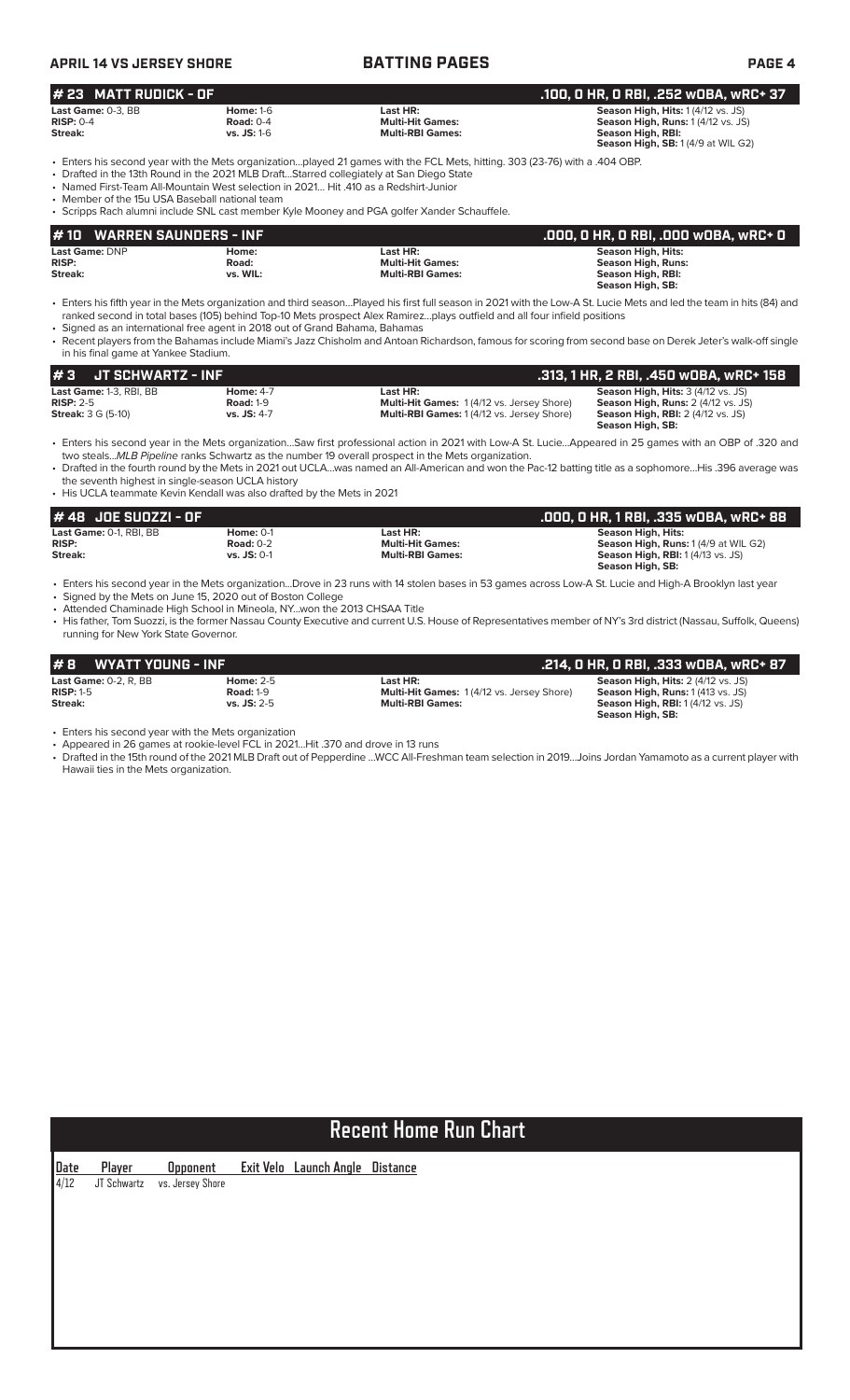### **APRIL 14 VS JERSEY SHORE BULLPEN PAGE PAGE 5**

| #18                                                | <b>NOLAN CLENNEY - RHP</b>                                                                                     |                                                                                                                                                                                                                                                                                                                                                                                      | 25 K%, O BB%, O.OO ERA, 1 G           |                  |                     | <b>LAST FIVE APPEARANCES</b> |                                          |                             |                                         |                    |                        |                       |
|----------------------------------------------------|----------------------------------------------------------------------------------------------------------------|--------------------------------------------------------------------------------------------------------------------------------------------------------------------------------------------------------------------------------------------------------------------------------------------------------------------------------------------------------------------------------------|---------------------------------------|------------------|---------------------|------------------------------|------------------------------------------|-----------------------------|-----------------------------------------|--------------------|------------------------|-----------------------|
| Last App: 4/12 vs. JS<br><b>Leadoff: 0-1</b>       | <b>Last Loss:</b><br><b>Inherited Runners/Stranded:</b>                                                        | SV/OP (Last):                                                                                                                                                                                                                                                                                                                                                                        | Holds:                                | DATE             | OPP                 | DEC                          | <b>NOLAN CLENNEY</b><br>IP               | н                           | R                                       | BB                 |                        |                       |
|                                                    | • 25 year old hails from Northville, MichiganAttended NC State                                                 | Enters his second year in the Mets organizationReceived from Low-A St. Lucie on September 7<br>Signed to a minor league deal on June 28, 2021Made 13 relief apps for Low-A St. Lucie (<br>• Pitched with Gary in 2021 and with Utica in 2019 and 2020 in independent baseball                                                                                                        |                                       | 4/12             | JS                  | H                            | 1.0                                      | 1                           | ER<br>$\circ$<br>$\circ$                | $\circ$            | 1                      | <b>HR</b><br>$\Omega$ |
| #36                                                | <b>JUSTIN COURTNEY - RHP</b>                                                                                   |                                                                                                                                                                                                                                                                                                                                                                                      | 27 K%, 18 BB%, 4.50 ERA, 1 G          |                  |                     |                              | <b>JUSTIN COURTNEY</b>                   |                             |                                         |                    |                        |                       |
| Last App: 4/9 G2 at WIL Last Loss:<br>Leadoff: 1-2 |                                                                                                                | SV/OP (Last):                                                                                                                                                                                                                                                                                                                                                                        | Holds:                                | DATE OPP         | 4/9 (G2)@WIL        | <b>DEC</b><br>SV             | IP<br>2.0                                | н<br>2                      | R<br>ER<br>1<br>1                       | BB<br>2            | K<br>3                 | HR<br>$\Omega$        |
| 66ers in 2021                                      |                                                                                                                | • Enters first season with the Mets organizationSigned on September 10, 2021<br>· Began career with the Angels organizationPitched 43.0 IP across Rokand Low-A Inland Empire<br>· Played collegiately at MaineNamed Louisville Slugger Freshman All-American                                                                                                                         |                                       |                  |                     |                              |                                          |                             |                                         |                    |                        |                       |
|                                                    |                                                                                                                |                                                                                                                                                                                                                                                                                                                                                                                      |                                       |                  |                     |                              | <b>JOSH HEJKA</b>                        |                             |                                         |                    |                        |                       |
| #13<br>Last App: 4/12 vs. JS<br>Leadoff: 0-2       | <b>JOSH HEJKA - RHP</b><br><b>Last Loss:</b>                                                                   | SV/OP (Last):                                                                                                                                                                                                                                                                                                                                                                        | 40 K%, 0 BB%, 0.00 ERA, 2 G<br>Holds: | DATE OPP<br>4/12 | 4/9 (G1)@ WIL<br>JS | <b>DEC</b><br>Н              | IP<br>1.0<br>1.0                         | Н<br>2<br>1                 | R<br>ER<br>$\circ$<br>0<br>0<br>$\circ$ | BB<br>0<br>$\circ$ | Κ<br>2<br>$\mathbf{1}$ | HR<br>0<br>0          |
|                                                    | • Enters his fourth year in the Mets organization                                                              | • Pitched with High-A Brooklyn, Double-A Binghamton, and Triple-A Syracuse in 2021<br>• Played collegiately at Division III Johns HopkinsHolds the Blue Jay record for career saves and<br>single-season appearancesMember of the 2019 College World Series All-Tournament Team.                                                                                                     |                                       |                  |                     |                              | <b>COLBY MORRIS</b>                      |                             |                                         |                    |                        |                       |
| #38                                                | <b>COLBY MORRIS - RHP</b>                                                                                      |                                                                                                                                                                                                                                                                                                                                                                                      | 33 K%, O BB%, O.OO ERA, 2 G           | DATE<br>4/10     | OPP<br>@WIL         | <b>DEC</b>                   | IP<br>1.2                                | н<br>1                      | R<br>ER<br>0<br>0                       | BB<br>0            | K<br>$\overline{2}$    | <b>HR</b><br>0        |
| Last App: 4/12 at WIL<br>Leadoff: 0-2              | <b>Last Loss:</b>                                                                                              | SV/OP (Last):                                                                                                                                                                                                                                                                                                                                                                        | Holds:                                | 4/13             | JS                  |                              | 2.0                                      | $\mathbf{1}$                | 0<br>$\circ$                            | 2                  | 3                      | $\circ$               |
|                                                    |                                                                                                                | . Enters his second season with the Mets organizationSigned by the club on March 19, 2021<br>Pitched in 31 G across Low-A St. Lucie & High-A Brooklyn in 2021struck out 65 batters in 55.1 IP<br>- Played collegiately at Division III Middlebury CollegePlayed two seasons of Independent base-<br>ball with the Gary SouthShore Railcats, Milwaukee Milkmen, and Chicago Deep Dish |                                       | DATE             | OPP                 | DEC                          | <b>HUNTER PARSONS</b><br>IP              | н<br>1                      | R<br>ER                                 | BB<br>1            | Κ<br>5                 | HR                    |
| #17                                                | <b>HUNTER PARSONS - RHP</b>                                                                                    |                                                                                                                                                                                                                                                                                                                                                                                      | 56 K%, 11 BB%, 0.00 ERA, 1 G          | 4/12             | JS                  | W                            | 2.1                                      |                             | 0<br>0                                  |                    |                        | $\Omega$              |
| Last App: 4/12 vs. JS<br>Leadoff: 1-2              | Last Loss:                                                                                                     | SV/OP (Last):                                                                                                                                                                                                                                                                                                                                                                        | Holds:                                |                  |                     |                              |                                          |                             |                                         |                    |                        |                       |
|                                                    |                                                                                                                | . Enters his fourth year in the Mets orgPitched with Low-A St. Lucie and High-A Brooklyn in 2021<br>Drafted in the 19th round by the Mets in 2019Third-team All-Big Ten selection<br>Drafted out of Parkside High School by Cleveland (40th round) in 2015 but did not sign                                                                                                          |                                       | DATE<br>4/10     | OPP<br>@WIL         | DEC                          | IP<br>1.0                                | <b>EVY RUIBAL</b><br>н<br>2 | R<br>ER<br>1<br>1                       | BB<br>0            | К<br>2                 | HR<br>$\Omega$        |
| #50<br>Last App: 4/10 at WIL                       | <b>EVY RUIBAL - RHP</b><br><b>Last Loss:</b>                                                                   | O K%, O BB%, O.OO ERA, 1 G<br>SV/OP (Last):<br>Holds:                                                                                                                                                                                                                                                                                                                                |                                       |                  |                     |                              |                                          |                             |                                         |                    |                        |                       |
| Leadoff: 1-1                                       |                                                                                                                |                                                                                                                                                                                                                                                                                                                                                                                      |                                       |                  |                     |                              |                                          |                             |                                         |                    |                        |                       |
|                                                    | • From Milburn, New Jersey, attending Milburn High School                                                      | • Signed to a minor league deal on June 27, 2021 from the Florence Y'alls (Frontier League)<br>• Pitched in the Dodgers system from 2015-2018, reaching High-A Rancho Cucamonga<br>• Drafted by the Dodgers in the 16th round of the 2017 MLB Draft from Notre Dame                                                                                                                  |                                       | DATE<br>4/10     | OPP<br>@WIL         | DEC                          | <b>REYSON SANTOS</b><br>IP<br>1.0<br>1.0 | н<br>0                      | R<br>ER<br>$\circ$<br>0                 | BB<br>$\mathbf{1}$ | Κ<br>$\overline{2}$    | HR<br>$\circ$         |
| #34                                                | <b>REYSON SANTOS - RHP</b>                                                                                     |                                                                                                                                                                                                                                                                                                                                                                                      | 50 K%, 25 BB%, 0.00 ERA, 2 G          |                  |                     |                              |                                          |                             |                                         |                    |                        |                       |
| Last App: 4/12 at WIL<br>Leadoff: 1-1              | Last Loss:                                                                                                     | SV/OP (Last):                                                                                                                                                                                                                                                                                                                                                                        | Holds:                                |                  |                     |                              | <b>SAMMY TAVAREZ</b>                     |                             |                                         |                    |                        |                       |
|                                                    | • Enters his fourth year in the Mets organization<br>moted to High-A Brooklyn making three appearances in 2021 | - Began the 2021 season with Low-A St. Luciewhere he struck out 44 batters in 35.1 inningsPro-<br>His native Bani is home to several former MLB players, including Manny, Willy, and Erick Aybar. •                                                                                                                                                                                  |                                       | DATE<br>4/12     | OPP<br>JS           | DEC<br>SV                    | IP<br>1.0                                | H.<br>0                     | R<br>ER<br>0<br>0                       | BB<br>0            | К<br>2                 | HR<br>0               |
| #46                                                | <b>SAMMY TAVAREZ - RHP</b>                                                                                     |                                                                                                                                                                                                                                                                                                                                                                                      | 50 K%, O BB%, O.OO ERA, 1 G           |                  |                     |                              |                                          |                             |                                         |                    |                        |                       |
| Last App: 4/12 vs. JS<br>Leadoff: 0-0, HBP         | <b>Last Loss:</b>                                                                                              | <b>SV/OP (Last):</b> 1/1 (4/12 vs. JS)                                                                                                                                                                                                                                                                                                                                               | Holds:                                |                  |                     |                              |                                          |                             |                                         |                    |                        |                       |
| striking out 52 batters in 31.0 innings            |                                                                                                                | . Enters his second season with the Mets organizationPlayed 2021 season with Low-A St. Lucie                                                                                                                                                                                                                                                                                         |                                       |                  |                     |                              |                                          |                             |                                         |                    |                        |                       |

• Signed by the Yankees as a free agent on January 17, 2018

• Hails from Santo, Domingo, Dominican Republic.

|                | <b>Number of Pitches Thrown</b> |    |    |  |  |                     |      |  |
|----------------|---------------------------------|----|----|--|--|---------------------|------|--|
| <b>Pitcher</b> | Days Rest 4/12                  |    |    |  |  | 4/13 4/14 4/15 4/16 | 4/17 |  |
| Clenney        |                                 | 13 |    |  |  |                     |      |  |
| Courtney       |                                 |    |    |  |  |                     |      |  |
| Hejka          |                                 | 13 |    |  |  |                     |      |  |
| Morris         |                                 |    | 38 |  |  |                     |      |  |
| Parsons        |                                 | 39 |    |  |  |                     |      |  |
| Ruibal         | 3                               |    |    |  |  |                     |      |  |
| Santos, Rey.   |                                 |    | 11 |  |  |                     |      |  |
| Tavarez        |                                 | 19 |    |  |  |                     |      |  |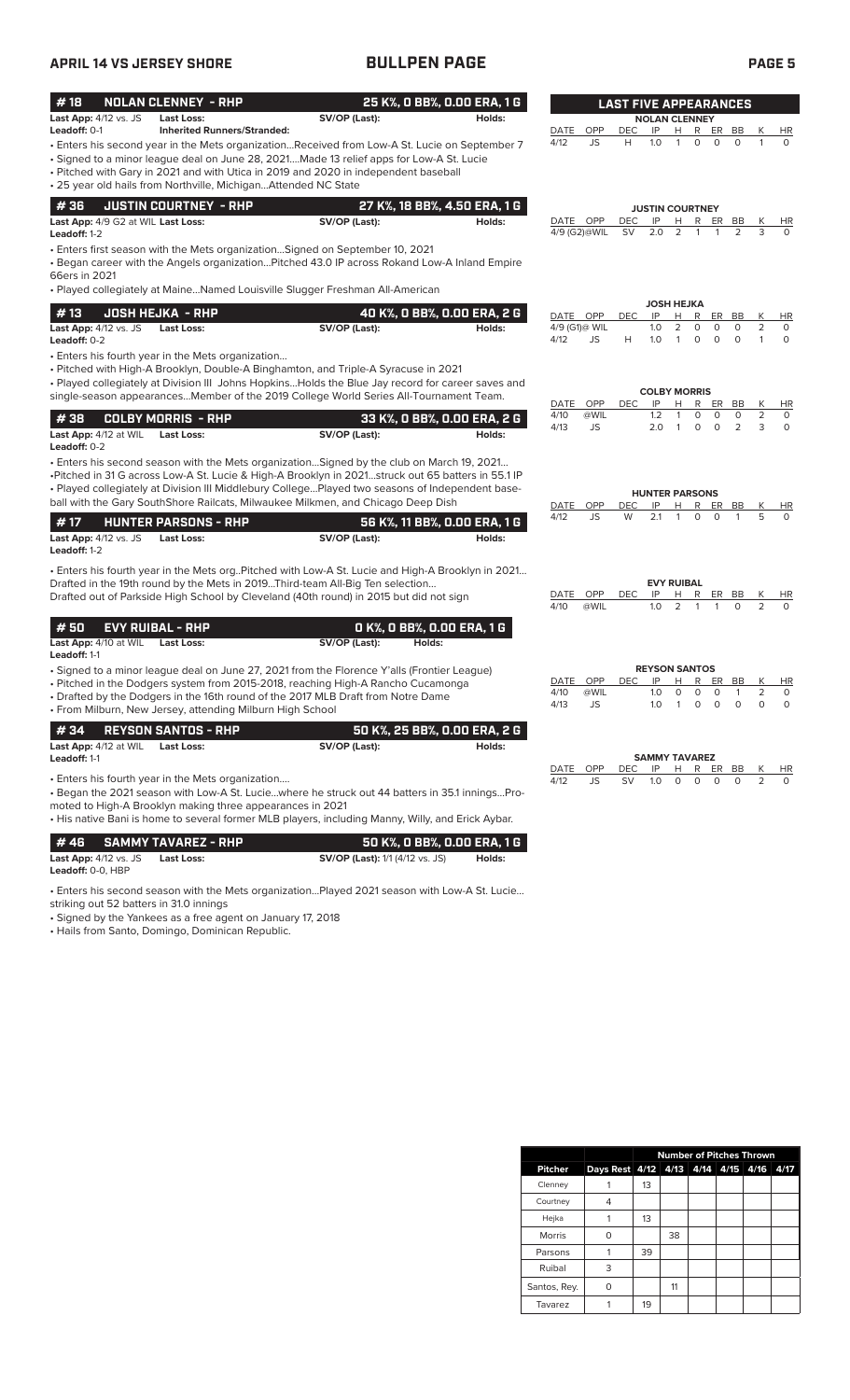# **APRIL 14 VS JERSEY SHORE HIGH/LOW & CHARTS PAGE 6**

|                   | INDIVIDUAL BATTING HIGHS                                                     |
|-------------------|------------------------------------------------------------------------------|
|                   |                                                                              |
|                   |                                                                              |
|                   |                                                                              |
|                   |                                                                              |
|                   |                                                                              |
|                   |                                                                              |
|                   |                                                                              |
|                   |                                                                              |
|                   |                                                                              |
|                   |                                                                              |
|                   |                                                                              |
|                   |                                                                              |
|                   |                                                                              |
|                   |                                                                              |
|                   |                                                                              |
|                   |                                                                              |
|                   | Most Stolen Bases, Game 1 (4x, last: Palmer, McIllwain 4/9 at Wilmington G2) |
|                   | <b>TEAM BATTING HIGHS</b>                                                    |
|                   |                                                                              |
|                   |                                                                              |
|                   |                                                                              |
|                   |                                                                              |
|                   |                                                                              |
|                   |                                                                              |
|                   |                                                                              |
|                   |                                                                              |
|                   |                                                                              |
|                   |                                                                              |
|                   |                                                                              |
|                   |                                                                              |
|                   |                                                                              |
|                   |                                                                              |
|                   |                                                                              |
|                   |                                                                              |
|                   |                                                                              |
|                   |                                                                              |
|                   |                                                                              |
| LOB, Extra Inning |                                                                              |
|                   |                                                                              |

### **FIELDING**

Most Errors, Team, Game......................................................................1 (4/12 vs Jersey Shore) Most Errors, Individual, Game...............................1 (2x Last: Palmer, 4/12 vs Jersey Shore) Most Double Plays Turned, Nine-Inning Game............. 1 (2x, Last: 4/12 vs Jersey Shore ) Consecutive Errorless Games, Team.................................................1 (4/9 at Wilmington G1)

|                                                                        | <b>NAME</b><br><b>IOIAL</b>                     |
|------------------------------------------------------------------------|-------------------------------------------------|
| <b>STARTERS BY POSITION</b><br>O'Neill (2), Gaddis (2), Mena (1)<br>C- |                                                 |
| <b>1B-</b> Schwartz (5)                                                |                                                 |
| <b>2B-</b> Young (3), Reyes (2)                                        |                                                 |
| 3B- Peroza (4) Palmer (1)                                              |                                                 |
| <b>SS-</b> Reyes (3), Young (2)                                        | UNIFORM RECORDS                                 |
| LF- Jordan $(2)$ , Rudick $(3)$                                        | <b>Home White</b>                               |
| CF- Palmer (4) Jordan (1)                                              | <b>Road Gray</b>                                |
| RF- McIlwain (3), Suozzi (2)                                           | <b>Championship Gold</b><br><b>Coney Island</b> |
| DH- Jordan (2), Rudick (1), Gaddis (1) Peroza (1)                      | Los Jefes                                       |
| <b>STARTERS BY BATTING ORDER</b><br>1st - Rudick (2), Jordan (3)       | <b>Black Mets Jerseys</b>                       |
| $2nd$ - Reyes $(5)$                                                    |                                                 |

| ') |                             |  |
|----|-----------------------------|--|
|    |                             |  |
|    |                             |  |
|    |                             |  |
|    |                             |  |
|    |                             |  |
|    |                             |  |
|    |                             |  |
|    |                             |  |
|    |                             |  |
|    |                             |  |
|    |                             |  |
|    |                             |  |
|    |                             |  |
|    |                             |  |
|    |                             |  |
|    |                             |  |
|    | Score 4 or More Runs1-0     |  |
|    |                             |  |
|    |                             |  |
|    | Do Not Allow a Home Run 2-3 |  |
|    | Hit More Home Runs 1-0      |  |
|    | Opponent Hits More HRs      |  |
|    |                             |  |
|    |                             |  |
|    |                             |  |
|    |                             |  |
|    |                             |  |
|    |                             |  |
|    |                             |  |
|    |                             |  |
|    |                             |  |
|    |                             |  |
|    |                             |  |
|    |                             |  |
|    |                             |  |
|    |                             |  |
|    |                             |  |
|    |                             |  |
|    |                             |  |
|    |                             |  |
|    |                             |  |
|    |                             |  |
|    |                             |  |
|    |                             |  |

|                | <b>CATCHERS STEALING</b> |     |            | <b>MULTI-RUN INNINGS</b> |              |                                              |  |  |
|----------------|--------------------------|-----|------------|--------------------------|--------------|----------------------------------------------|--|--|
| <b>Name</b>    | СS                       | АТТ | <b>PCT</b> | Runs                     | <b>Times</b> | Last                                         |  |  |
| Gaddis<br>Mena |                          |     | 0%         |                          |              | 4/13 vs Jersey Shore<br>4/12 vs Jersey Shore |  |  |
| O'Neill        |                          |     | 25%        |                          |              |                                              |  |  |

**3rd -** Young (5) **4th-** Peroza (5) **5th-** Schwartz (5) **6th-** Palmer (5)

**7th-** Gaddis (2), McIlwain (2) Suozzi (1)

**9th-** Jordan (2), Mena (1), Rudick (2)

**8th-** O'Neill (2), Suozzi (1), McIlwain (1) Gaddis (1)

|                  |     | 2 | з | 4 | 6 | 6      | $\sqrt{2}$ | 8 | 9 | 10+ | <b>TOTALS</b> |
|------------------|-----|---|---|---|---|--------|------------|---|---|-----|---------------|
| <b>OPPONENTS</b> | l 6 |   |   |   |   | ,      |            |   |   |     | 16            |
| <b>BKLYN</b>     |     |   |   |   | 6 | ,<br>L |            |   |   |     | 12            |

| INDIVIDUAL PITCHING HIGHS                                                   |  |
|-----------------------------------------------------------------------------|--|
|                                                                             |  |
|                                                                             |  |
|                                                                             |  |
|                                                                             |  |
|                                                                             |  |
|                                                                             |  |
|                                                                             |  |
|                                                                             |  |
| Most Innings Pitched, Game 4 (3x, Last: David Griffin 4/13 vs Jersey Shore) |  |
|                                                                             |  |
|                                                                             |  |
| Most Consecutive Scoreless Inn., Reliever 5 (David Griffin, 4/9-present)    |  |
|                                                                             |  |

| <b>TEAM PITCHING HIGHS</b> |  |
|----------------------------|--|
|                            |  |
|                            |  |
|                            |  |
|                            |  |
|                            |  |
|                            |  |
|                            |  |
|                            |  |
|                            |  |
|                            |  |
|                            |  |
|                            |  |
|                            |  |
|                            |  |
|                            |  |
|                            |  |

|                                       | <b>TEAM MISCELLANEOUS</b>   |
|---------------------------------------|-----------------------------|
|                                       |                             |
|                                       |                             |
|                                       |                             |
|                                       |                             |
|                                       |                             |
|                                       |                             |
|                                       |                             |
|                                       |                             |
|                                       |                             |
|                                       |                             |
|                                       |                             |
|                                       |                             |
| OUTFIELD ASSISTS (0)                  | RECORD BREAKDOWN            |
| <b>NAME</b><br><b>TOTAL</b><br>(LAST) |                             |
|                                       |                             |
|                                       |                             |
|                                       |                             |
|                                       |                             |
|                                       |                             |
|                                       |                             |
|                                       |                             |
|                                       |                             |
|                                       |                             |
| UNIFORM RECORDS                       |                             |
|                                       |                             |
| <b>Home White</b><br>$1 - 1$          |                             |
|                                       |                             |
| $1 - 2$<br><b>Road Gray</b>           |                             |
| <b>Championship Gold</b>              |                             |
|                                       |                             |
| <b>Coney Island</b>                   | Score 4 or More Runs1-0     |
|                                       |                             |
| Los Jefes                             |                             |
|                                       | Do Not Allow a Home Run 2-3 |
| <b>Black Mets Jerseys</b>             | Hit More Home Runs 1-0      |
|                                       | Opponent Hits More HRs      |
|                                       |                             |
|                                       |                             |
|                                       |                             |
|                                       |                             |
|                                       |                             |
|                                       |                             |
|                                       |                             |
|                                       |                             |
|                                       |                             |
|                                       |                             |
|                                       |                             |
|                                       |                             |
|                                       |                             |
|                                       |                             |
|                                       |                             |
|                                       |                             |

**Name Umpire Date EJECTIONS**

### **MISC. WINS**

Come from Behind Wins 1 (4/12 vs Jersey Shore) Wins in Last At-Bat......................................... Walk-off Wins ...............................................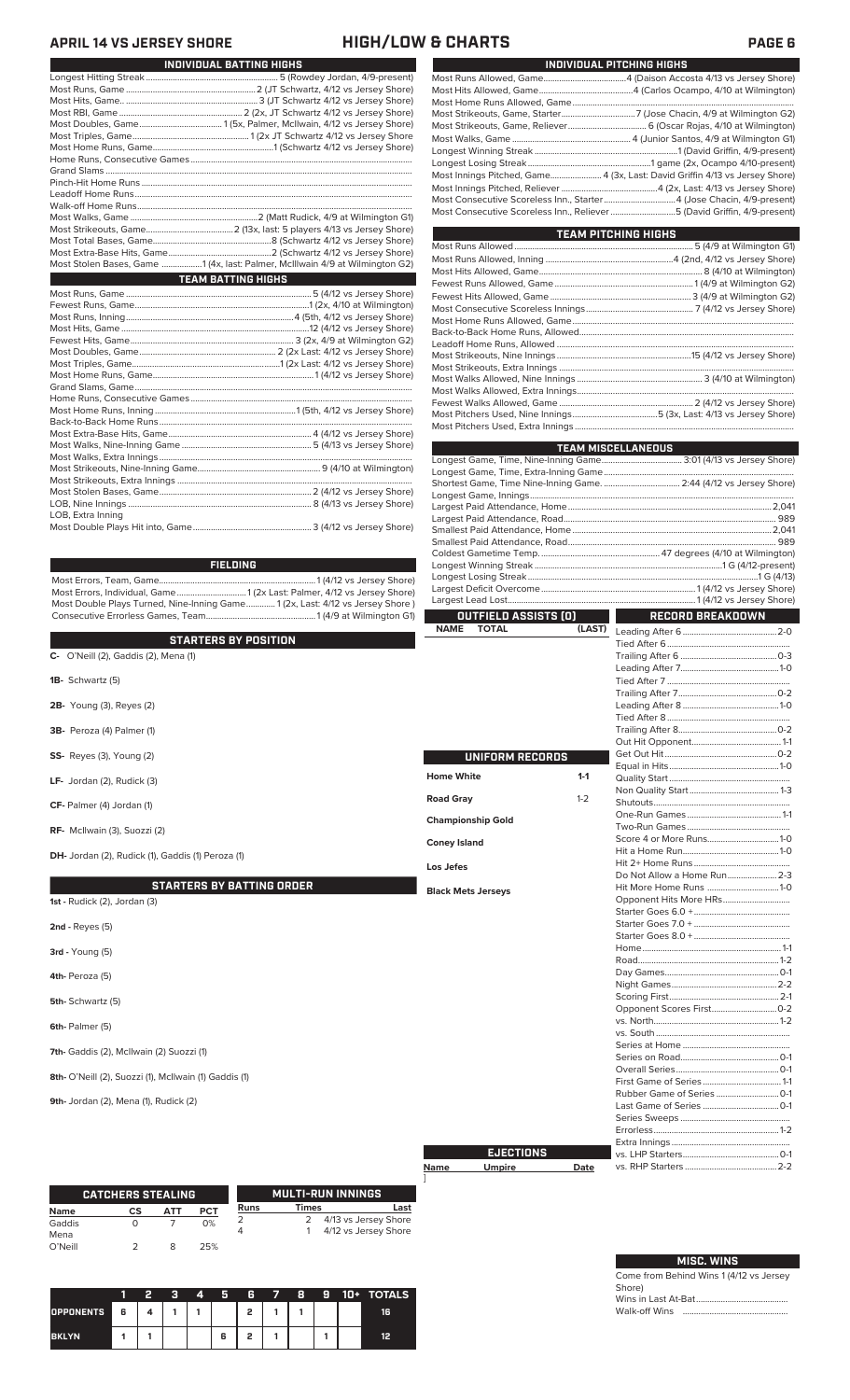# **APRIL 14 VS JERSEY SHORE GAME-BY-GAME RESULTS**

| <b>DATE</b>  | GM#        | <b>OPPONENT</b>                                 | W-L/TIME SCORE           |                      | <b>RECORD</b>                                     | POSITION                               | GA/GB            | <b>WINNING PITCHER</b>                       | <b>LOSING PITCHER</b>                       | <b>SAVE</b>                                    | <b>TIME</b>  | <b>ATTENDANCE</b> |
|--------------|------------|-------------------------------------------------|--------------------------|----------------------|---------------------------------------------------|----------------------------------------|------------------|----------------------------------------------|---------------------------------------------|------------------------------------------------|--------------|-------------------|
| 4/8          |            | at Wilmington                                   |                          |                      | PPD (Wet Grounds; doubleheader scheduled for 4/9) |                                        |                  |                                              |                                             |                                                |              |                   |
| 4/9          | 1<br>2     | at Wilmington<br>at Wilmington                  | L<br>W                   | $5-1(7)$<br>$2-1(7)$ | $0-1$<br>$1 - 1$                                  | T <sub>2</sub> nd<br>T <sub>2</sub> nd | $-0.5$<br>$-1.0$ | Lucas Knowles (1-0)<br>David Griffin (1-0)   | Junior Santos (0-2)<br>Michael Cuevas (0-1) | Justin Courtney (1)                            | 1:51<br>1:59 | 989               |
| 4/10<br>4/11 | 3          | at Wilmington                                   | L                        | $4-1$                | $1 - 2$                                           | 4th                                    | $-2.0$           | Carlos Romero (1-0)<br>OFF DAY               | Carlos Ocampo (0-1)                         |                                                | 2:47         | 966               |
| 4/12<br>4/13 | 4<br>5     | <b>Jersey Shore</b><br><b>Jersey Shore</b>      | W<br>L                   | $5 - 2$<br>$4-3$     | $2 - 2$<br>$2 - 3$                                | T3rd<br>T4th                           | $-2.0$<br>$-2.0$ | Hunter Parsons (1-0)<br>Dominic Pipkin (1-0) | JP Woodward (0-1)<br>Daison Acosta (0-1)    | <b>Sammy Tavares (1)</b><br>Jason Ruffcorn (1) | 2:44<br>3:01 | 2,041<br>752      |
| 4/14<br>4/15 | 6<br>7     | <b>Jersey Shore</b><br><b>Jersey Shore</b>      | 7:00 p.m.<br>7:00 p.m.   |                      |                                                   |                                        |                  |                                              |                                             |                                                |              |                   |
| 4/16<br>4/17 | 8<br>9     | <b>Jersey Shore</b><br><b>Jersey Shore</b>      | 2:00 p.m.<br>2:00 p.m.   |                      |                                                   |                                        |                  |                                              |                                             |                                                |              |                   |
| 4/18<br>4/19 | 10         | at Hudson Valley                                | 7:05 p.m.                |                      |                                                   |                                        |                  | OFF DAY                                      |                                             |                                                |              |                   |
| 4/20<br>4/21 | 11<br>12   | at Hudson Valley<br>at Hudson Valley            | 7:05 p.m.<br>7:05 p.m.   |                      |                                                   |                                        |                  |                                              |                                             |                                                |              |                   |
| 4/22         | 13         | at Hudson Valley                                | 7:05 p.m.                |                      |                                                   |                                        |                  |                                              |                                             |                                                |              |                   |
| 4/23<br>4/24 | 14<br>15   | at Hudson Valley<br>at Hudson Valley            | 6:05 p.m.<br>2:05 p.m.   |                      |                                                   |                                        |                  |                                              |                                             |                                                |              |                   |
| 4/25<br>4/26 | 16         | <b>Bowling Green</b>                            | 7:00 p.m.                |                      |                                                   |                                        |                  | OFF DAY                                      |                                             |                                                |              |                   |
| 4/27<br>4/28 | 17<br>18   | <b>Bowling Green</b><br><b>Bowling Green</b>    | 7:00 p.m.<br>7:00 p.m.   |                      |                                                   |                                        |                  |                                              |                                             |                                                |              |                   |
| 4/29<br>4/30 | 19<br>20   | <b>Bowling Green</b><br><b>Bowling Green</b>    | 7:00 p.m.<br>2:00 p.m.   |                      |                                                   |                                        |                  |                                              |                                             |                                                |              |                   |
| 5/1          | 21         | <b>Bowling Green</b>                            | 2:00 p.m.                |                      |                                                   |                                        |                  | APRIL (0-0)                                  |                                             |                                                |              |                   |
| 5/2<br>5/3   | 22         | at Aberdeen                                     | 7:05 p.m.                |                      |                                                   |                                        |                  | OFF DAY                                      |                                             |                                                |              |                   |
| 5/4<br>5/5   | 23<br>24   | at Aberdeen<br>at Aberdeen                      | 7:05 p.m.<br>7:05 p.m.   |                      |                                                   |                                        |                  |                                              |                                             |                                                |              |                   |
| $5/6$<br>5/7 | 25<br>26   | at Aberdeen<br>at Aberdeen                      | 7:05 p.m.<br>6:05 p.m.   |                      |                                                   |                                        |                  |                                              |                                             |                                                |              |                   |
| 5/8<br>5/9   | 27         | at Aberdeen                                     | 2:05 p.m.                |                      |                                                   |                                        |                  | OFF DAY                                      |                                             |                                                |              |                   |
| 5/10<br>5/11 | 28<br>29   | Wilmington<br>Wilmington                        | 7:00 p.m.<br>7:00 p.m.   |                      |                                                   |                                        |                  |                                              |                                             |                                                |              |                   |
| 5/12<br>5/13 | 30<br>31   | Wilmington<br>Wilmington                        | 7:00 p.m.<br>7:00 p.m.   |                      |                                                   |                                        |                  |                                              |                                             |                                                |              |                   |
| 5/14<br>5/15 | 32<br>32   | Wilmington<br>Wilmington                        | 6:00 p.m.<br>2:00 p.m.   |                      |                                                   |                                        |                  |                                              |                                             |                                                |              |                   |
| 5/16<br>5/17 | 35         | <b>Hudson Valley</b>                            | 7:00 p.m.                |                      |                                                   |                                        |                  | OFF DAY                                      |                                             |                                                |              |                   |
| 5/18<br>5/19 | 36<br>37   | <b>Hudson Valley</b><br><b>Hudson Valley</b>    | 12:00 p.m.<br>7:00 p.m.  |                      |                                                   |                                        |                  |                                              |                                             |                                                |              |                   |
| 5/20         | 38         | <b>Hudson Valley</b>                            | 7:00 p.m.                |                      |                                                   |                                        |                  |                                              |                                             |                                                |              |                   |
| 5/21<br>5/22 | 39<br>40   | <b>Hudson Valley</b><br><b>Hudson Valley</b>    | 6:00 p.m.<br>2:00 p.m.   |                      |                                                   |                                        |                  |                                              |                                             |                                                |              |                   |
| 5/23<br>5/24 | 41         | at Bowling Green                                | 6:35 p.m.*               | (CT)                 |                                                   |                                        |                  | OFF DAY                                      |                                             |                                                |              |                   |
| 5/25<br>5/26 | 42<br>43   | at Bowling Green<br>at Bowling Green            | 6:35 p.m.*<br>6:35 p.m.* | (CT)<br>(CT)         |                                                   |                                        |                  |                                              |                                             |                                                |              |                   |
| 5/27<br>5/28 | 44<br>45   | at Bowling Green<br>at Bowling Green 6:35 p.m.* | $6:35$ p.m. $*$          | (CT)<br>(CT)         |                                                   |                                        |                  |                                              |                                             |                                                |              |                   |
| 5/29<br>5/30 | 46         | at Bowling Green 1:05 p.m.*                     |                          | (CT)                 |                                                   |                                        |                  | OFF DAY                                      |                                             |                                                |              |                   |
| 5/31         | 47         | at Jersey Shore                                 | 7:05 p.m.                |                      |                                                   |                                        |                  | MAY (0-0)                                    |                                             |                                                |              |                   |
| 6/1<br>6/2   | 48<br>49   | at Jersey Shore<br>at Jersey Shore              | 7:05 p.m.<br>7:05 p.m.   |                      |                                                   |                                        |                  |                                              |                                             |                                                |              |                   |
| 6/3<br>6/4   | 50<br>51   | at Jersey Shore<br>at Jersey Shore              | 7:05 p.m.<br>7:05 p.m.   |                      |                                                   |                                        |                  |                                              |                                             |                                                |              |                   |
| 6/5<br>6/6   | 52         | at Jersey Shore                                 | 1:05 p.m.                |                      |                                                   |                                        |                  | OFF DAY                                      |                                             |                                                |              |                   |
| 6/7<br>6/8   | 53<br>54   | Aberdeen<br>Aberdeen                            | 7:00 p.m.<br>7:00 p.m.   |                      |                                                   |                                        |                  |                                              |                                             |                                                |              |                   |
| 6/9<br>6/10  | 55<br>56   | Aberdeen<br>Aberdeen                            | 7:00 p.m.<br>7:00 p.m.   |                      |                                                   |                                        |                  |                                              |                                             |                                                |              |                   |
| 6/11<br>6/12 | 57<br>58   | Aberdeen<br>Aberdeen                            | 6:00 p.m.<br>2:00 p.m.   |                      |                                                   |                                        |                  |                                              |                                             |                                                |              |                   |
| 6/13<br>6/14 |            |                                                 | 6:35 p.m.                |                      |                                                   |                                        |                  | OFF DAY                                      |                                             |                                                |              |                   |
| 6/15         | 59<br>60   | at Wilmington<br>at Wilmington                  | 6:35 p.m.                |                      |                                                   |                                        |                  |                                              |                                             |                                                |              |                   |
| 6/16<br>6/17 | 61<br>62   | at Wilmington<br>at Wilmington                  | 6:35 p.m.<br>6:35 p.m.   |                      |                                                   |                                        |                  |                                              |                                             |                                                |              |                   |
| 6/18<br>6/19 | 63<br>64   | at Wilmington<br>at Wilmington                  | 6:35 p.m.<br>1:05 p.m.   |                      |                                                   |                                        |                  |                                              |                                             |                                                |              |                   |
| 6/20<br>6/21 | 65         | <b>Jersey Shore</b>                             | 7:00 p.m.                |                      |                                                   |                                        |                  | OFF DAY                                      |                                             |                                                |              |                   |
| 6/22<br>6/23 | 66<br>67   | <b>Jersey Shore</b><br><b>Jersey Shore</b>      | 7:00 p.m.<br>7:00 p.m.   |                      |                                                   |                                        |                  |                                              |                                             |                                                |              |                   |
| 6/24<br>6/25 | 68<br>69   | <b>Jersey Shore</b><br><b>Jersey Shore</b>      | 7:00 p.m.<br>6:00 p.m.   |                      |                                                   |                                        |                  |                                              |                                             |                                                |              |                   |
| 6/26<br>6/27 | 70         | <b>Jersey Shore</b>                             | 2:00 p.m.                |                      |                                                   |                                        |                  | OFF DAY                                      |                                             |                                                |              |                   |
| 6/28<br>6/29 | 71<br>72   | at Hudson Valley<br>at Hudson Valley            | 7:05 p.m.<br>7:05 p.m.   |                      |                                                   |                                        |                  |                                              |                                             |                                                |              |                   |
| 6/30         | 73         | at Hudson Valley                                | 7:05 p.m.                |                      |                                                   |                                        |                  | <b>JUNE (0-0)</b>                            |                                             |                                                |              |                   |
| 7/1<br>7/2   | 74<br>75   | at Hudson Valley<br>at Hudson Valley            | 7:05 p.m.<br>6:05 p.m.   |                      |                                                   |                                        |                  |                                              |                                             |                                                |              |                   |
| 7/3<br>7/4   | 76<br>77   | at Hudson Valley<br>Aberdeen                    | 6:05 p.m.<br>6:30 p.m.   |                      |                                                   |                                        |                  |                                              |                                             |                                                |              |                   |
| 7/5<br>7/6   | 78         | Aberdeen                                        | 7:00 p.m.                |                      |                                                   |                                        |                  | OFF DAY                                      |                                             |                                                |              |                   |
| 7/7<br>7/8   | 79<br>80   | Aberdeen<br>Aberdeen                            | 7:00 p.m.<br>7:00 p.m.   |                      |                                                   |                                        |                  |                                              |                                             |                                                |              |                   |
| 7/9<br>7/10  | 81<br>82   | Aberdeen<br>Aberdeen                            | 6:00 p.m.<br>2:00 p.m.   |                      |                                                   |                                        |                  |                                              |                                             |                                                |              |                   |
| 7/11<br>7/12 | 83         | Greensboro                                      | 7:00 p.m.                |                      |                                                   |                                        |                  | OFF DAY                                      |                                             |                                                |              |                   |
| 7/13<br>7/14 | 84<br>85   | Greensboro                                      | 12:00 p.m.               |                      |                                                   |                                        |                  |                                              |                                             |                                                |              |                   |
| 7/15         | 86         | Greensboro<br>Greensboro                        | 7:00 p.m.<br>7:00 p.m.   |                      |                                                   |                                        |                  |                                              |                                             |                                                |              |                   |
| 7/16<br>7/17 | 87<br>88   | Greensboro<br>Greensboro                        | 6:00 p.m.<br>2:00 p.m.   |                      |                                                   |                                        |                  |                                              |                                             |                                                |              |                   |
| 7/18<br>7/19 |            |                                                 |                          |                      |                                                   |                                        |                  | LEAGUE-WIDE BREAK                            |                                             |                                                |              |                   |
| 7/20<br>7/21 |            |                                                 |                          |                      |                                                   |                                        |                  |                                              |                                             |                                                |              |                   |
| 7/22<br>7/23 | 89<br>90   | at Jersey Shore<br>at Jersey Shore              | 7:05 p.m.<br>7:05 p.m.   |                      |                                                   |                                        |                  |                                              |                                             |                                                |              |                   |
| 7/24<br>7/25 | 91         | at Jersey Shore                                 | 1:05 p.m.                |                      |                                                   |                                        |                  | OFF DAY                                      |                                             |                                                |              |                   |
| 7/26<br>7/27 | 92<br>93   | at Hudson Valley<br>at Hudson Valley            | 7:05 p.m.<br>7:05 p.m.   |                      |                                                   |                                        |                  |                                              |                                             |                                                |              |                   |
| 7/28<br>7/29 | 94<br>95   | at Hudson Valley<br>at Hudson Valley            | 7:05 p.m.<br>7:05 p.m.   |                      |                                                   |                                        |                  |                                              |                                             |                                                |              |                   |
| 7/30<br>7/31 | 96<br>97   | at Hudson Valley<br>at Hudson Valley            | 6:05 p.m.<br>2:05 p.m.   |                      |                                                   |                                        |                  |                                              |                                             |                                                |              |                   |
| 8/1          |            |                                                 |                          |                      |                                                   |                                        |                  | <u>JULY (0-0)</u><br>OFF DAY                 |                                             |                                                |              |                   |
| 8/2<br>8/3   | 98<br>99   | <b>Winston-Salem</b><br><b>Winston-Salem</b>    | 7:00 p.m.<br>12:00 p.m.  |                      |                                                   |                                        |                  |                                              |                                             |                                                |              |                   |
| 8/4<br>8/5   | 100<br>101 | <b>Winston-Salem</b><br><b>Winston-Salem</b>    | 7:00 p.m.<br>7:00 p.m.   |                      |                                                   |                                        |                  |                                              |                                             |                                                |              |                   |
| 8/6<br>8/7   | 102<br>103 | <b>Winston-Salem</b><br><b>Winston-Salem</b>    | 6:00 p.m.<br>2:00 p.m.   |                      |                                                   |                                        |                  |                                              |                                             |                                                |              |                   |
| 8/8          |            |                                                 |                          |                      |                                                   |                                        |                  | OFF DAY                                      |                                             |                                                |              |                   |
| 8/9<br>8/10  | 104<br>105 | at Wilmington<br>at Wilmington                  | 6:35 p.m.<br>6:35 p.m.   |                      |                                                   |                                        |                  |                                              |                                             |                                                |              |                   |
| 8/11<br>8/12 | 106<br>107 | at Wilmington<br>at Wilmington                  | 6:35 p.m.<br>6:35 p.m.   |                      |                                                   |                                        |                  |                                              |                                             |                                                |              |                   |
| 8/13<br>8/14 | 108<br>109 | at Wilmington<br>at Wilmington                  | 6:35 p.m.<br>1:05 p.m.   |                      |                                                   |                                        |                  |                                              |                                             |                                                |              |                   |
| 8/15<br>8/16 | 110        | <b>Hudson Valley</b>                            | 7:00 p.m.                |                      |                                                   |                                        |                  | OFF DAY                                      |                                             |                                                |              |                   |
| 8/17<br>8/18 | 111<br>112 | <b>Hudson Valley</b><br><b>Hudson Valley</b>    | 7:00 p.m.<br>7:00 p.m.   |                      |                                                   |                                        |                  |                                              |                                             |                                                |              |                   |
| 8/19<br>8/20 | 113<br>114 | <b>Hudson Valley</b><br><b>Hudson Valley</b>    | 7:00 p.m.<br>6:00 p.m.   |                      |                                                   |                                        |                  |                                              |                                             |                                                |              |                   |
| 8/21<br>8/22 | 115        | <b>Hudson Valley</b>                            | 2:00 p.m.                |                      |                                                   |                                        |                  | OFF DAY                                      |                                             |                                                |              |                   |
| 8/23         | 116        | at Jersey Shore 7:05 p.m.                       |                          |                      |                                                   |                                        |                  |                                              |                                             |                                                |              |                   |